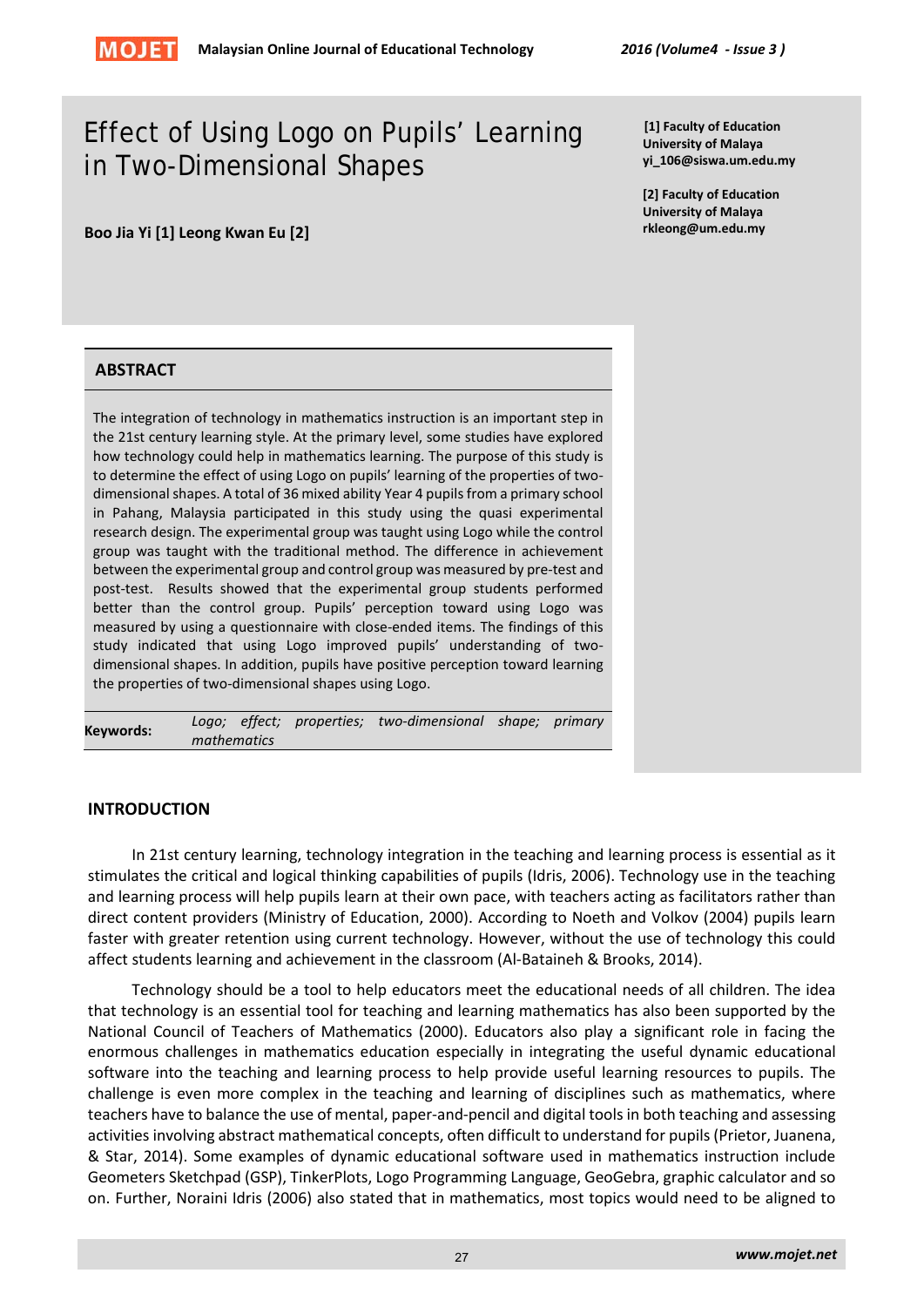new technologies and innovations so that the pupils can function with optimal advantage with their surroundings. The use of dynamic educational software will change how students learn and teachers teach in the mathematics classroom.

Recently, the usage of Logo has created additional challenges and opportunities in the mathematics classroom. Research has shown that the programming language, Logo, originally was developed as a conceptual framework for understanding children's construction of knowledge about mathematics and problem solving (Clements & Meredith, 1992; Liu & Cummings, 2008; Papert, 1980). According to Papert (1980), Logo offers an easy entry into programming since it provides a concrete and meaningful idea for children to construct systems with thinking about geometry. Clements and Meredith (1997) also determined that Logo could be an effective means of learning mathematics and is able to promote higher order thinking, creativity and social-emotional development. Furthermore, Logo increases the sophistication of children's thinking about geometric concepts and facilitates meaningful learning about mathematics (Liu & Cummings, 2008).

The study of geometry is important as it has been recognized as a basic subject area of school mathematics (NCTM, 2000) and it is important to learn the properties and relationship between shapes (Ministry of Education, 2013). For example, pupils learning the properties of two to three-dimensional and the relation with geometric shapes are the most important part of geometric thinking (NCTM, 2000). It is essential for pupils to be able to imagine, construct and understand construction of shapes in order to connect them with related facts (Shadaan & Leong, 2013) especially in geometry.

#### **Need of Study**

Geometry is an important topic in the primary mathematics curriculum in Malaysia (Ministry of Education, 2003). Despite knowing its importance, primary pupils still performed poorly on the geometry questions in the public examination (Malaysian Examinations Syndicate, 2013). In the preliminary report of Malaysia (Executive Summary Malaysia Education Blueprint 2013-2025), research had shown that when Malaysia first participated in TIMSS in 1999, its average pupils score was higher than the international average in both Mathematics and Science. But further research done in 2007 found the pupils' performance had slipped to below the international average in both subjects.

In addition, Malaysian Year 4 pupils (10-year-old pupils who are in the primary level) had performed poorly in geometry and failed to meet the minimum proficiency levels in Mathematics and Science in 2007. The research also reported that Malaysian students were identified as possessing only limited mastery of basic mathematical and scientific concepts. The rankings in TIMSS 1999, 2007 and 2013 indirectly reflected the lack of geometric understanding among the Malaysian students (Chew & Noraini Idris, 2012). In addressing this concern, it is important that primary pupils are provided with a firm foundation of geometry concepts in order to develop their geometric thinking (Chew & Lim, 2013). Hence, Year 4 pupils and the Geometry topic were selected for this study.

Research has shown that phase-based instruction using Logo could help to enhance pupils' understanding of concepts, relations and calculations in mathematics (Khasawneh, 2009; Liu & Cummings, 1997; Liu & Kaino, 2007; Stagerz, 1997). More specifically, research also has shown that the effectiveness of using Logo based on van-Hiele theory of geometric thinking could significantly improve pupils' geometric thinking (Clements & Meredith, 1997). Van Hiele (1986) proved that Logo activities facilitate pupils' progression to higher levels in the van-Hiele hierarchy of geometric thinking. Research by Liu and Cummings (1997) showed that phase-based instruction using Logo could enhance pupils' van Hiele levels of geometric thinking about shapes such as equilateral triangle and right-angled square. Unfortunately, research is still lacking that specifically examines if Logo has potential for enhancing primary pupils' understanding of twodimensional shapes properties based on the van Hiele theory of geometric thinking.

#### **Significance of Study**

The finding of the study would contribute to all primary teachers when looking at the effect of utilizing technology for teaching mathematics, especially geometry. This study would also provide information to teachers about students' understanding and learning processes when using the Logo software in relation to the geometry topic in mathematics. The findings also reveal that Logo is one of the dynamic educational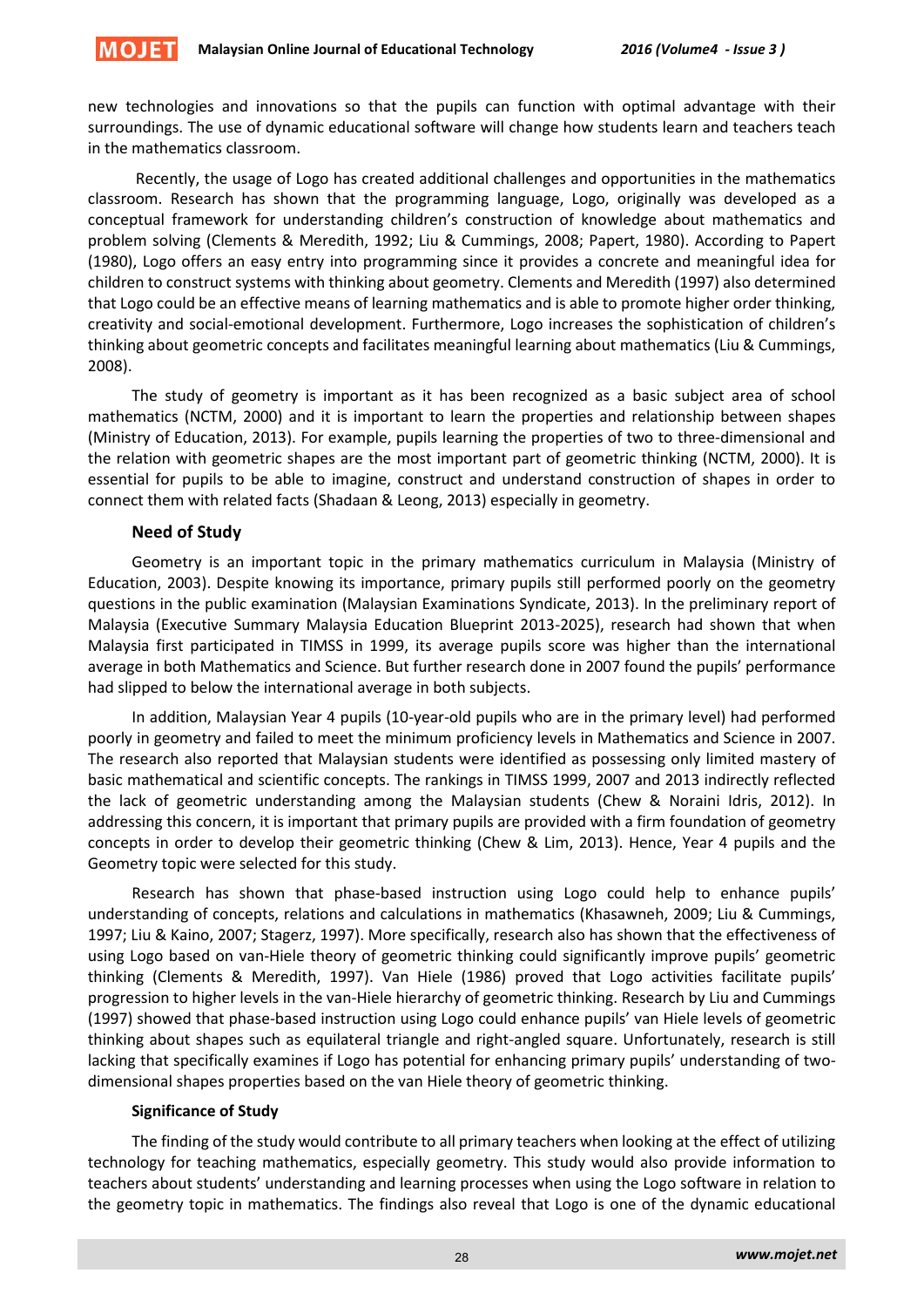

software which can be used for teaching and learning mathematics. However, the potential of using Logo in primary school has not yet been achieved in Malaysia. The result of this research would be very useful for our Malaysia Ministry of Education in order to implement or recommend the use of Logo in all primary schools in future. Besides that, the study also showed how learners of different abilities would utilize the technology and their perception when interacting with the task using Logo. This information would be very useful to teachers or researchers who had the intention to do experimental research or an intervention to enhance pupils' understanding about geometric thinking.

# **Objectives of Study**

The main objectives of this study are:

- 1. To investigate the effect of using Logo on pupils' understanding in properties of two-dimensional shapes.
- 2. To gather pupils' perception in learning the properties of two-dimensional shapes using Logo.

The study aimed at addressing the following research questions:

- 1. What is the effect of using Logo on pupils' understanding in properties of two-dimensional shapes between the experimental and control group?
- 2. What are the perceptions of pupils toward using Logo in learning the properties of two-dimensional shapes?

## **Theoretical Framework**

Battista (2002) stated that van Hiele theory of geometric thinking best describes pupils' thinking about two-dimensional shapes. According to Van Hiele (1986), there are five sequential and hierarchy levels such as, level 1 (recognition), Level 2 (analysis), Level 3 (ordering), Level 4 (deduction) and Level 5 (rigor). Clements and Battista (1992) also proposed the existence of Level 0, which is called pre-recognition. However, according to the Malaysian Ministry of Education (2003), the topic of geometry content of the Year 4 mathematics syllabus is only up to Level 2 which is also stated in the research of Chew and Lim (2013). Therefore, only level 0 until level 2 will be discussed in this study.

#### Level 0: *Pre-recognition*

Pupils are able to notice the visual characteristics of shapes.

#### Level 1: *Recognition*

Pupils are able to recognize the figures and name the properties of geometric figures. But, they still do not see the relationships between these geometric figures.

# Level 2: *Analysis*

Pupils are able to identify the relationship between properties and different geometric figures. At this level, students are also able to give meaningful definitions and justify their reasoning for each figure given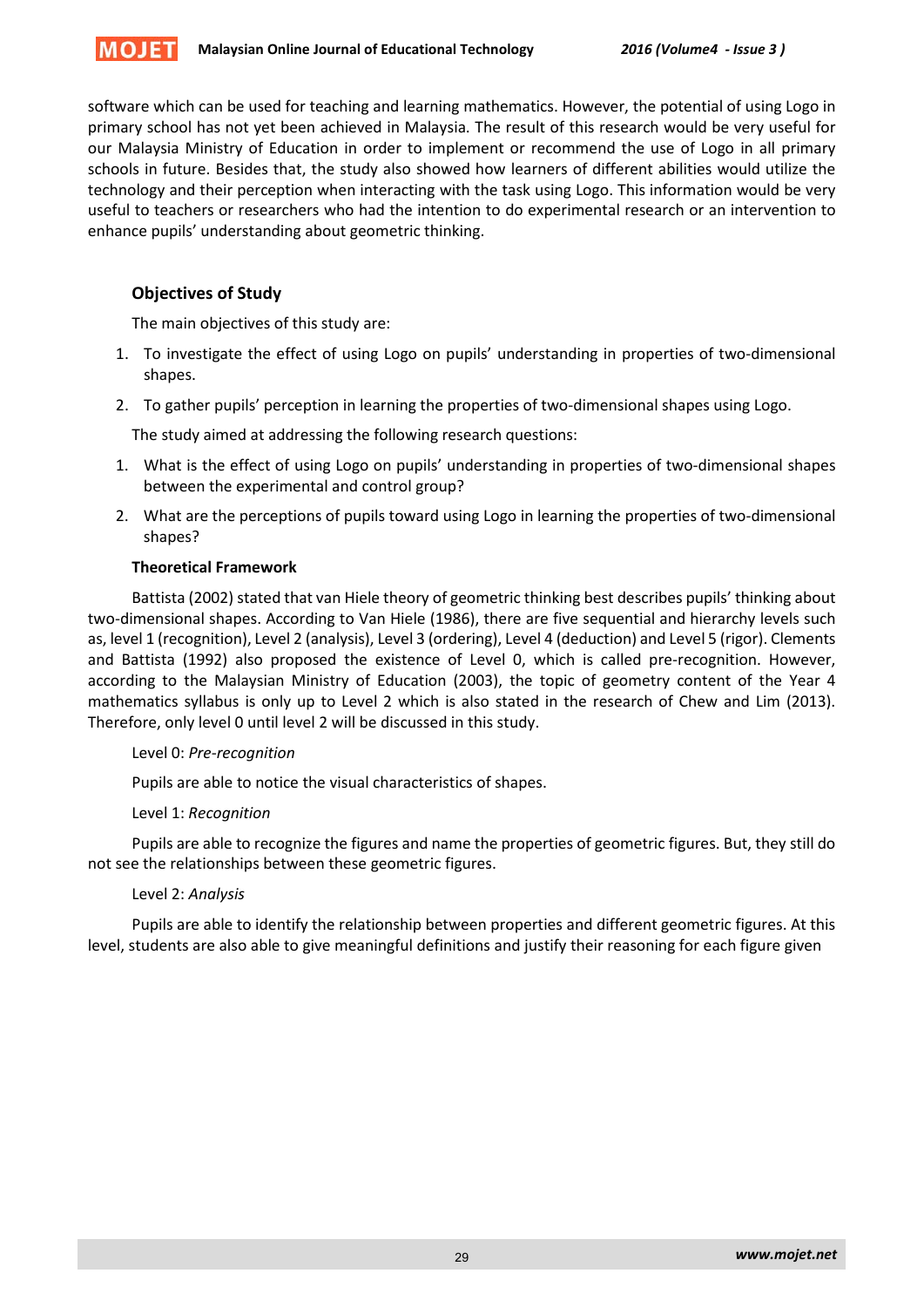#### **Literature Review**

As our society becomes more dependent on technology and employment shifts from manual to automated positions, there is an increasing need to raise the quality of mathematics teaching and learning around the world (Verhoef, Coenders, Pieters, Smaalen, & Tall, 2015). The National Council of Teachers of Mathematics (NCTM) Principles and Standards for School Mathematics (PSSM) technology principle stated that "technology is essential in teaching and learning mathematics; it influences the mathematics that is taught and enhances pupils' learning" (NCTM, 2000, p. 24). Through the last decades, many different types of dynamic educational software have been developed for use in teaching and learning mathematics. One of the important characteristics of dynamic educational software is that users would be able to interact with the software in a way that makes it possible to get an immediate feedback on their work (Mehanovic, 2011).

Khasawned (2009) found that teaching geometry using Logo programming language could help to enhance pupils' learning and develop problem-solving processes. According to Clements and Meredith (1992), Logo programming language was originally developed as a conceptual framework for understanding children's construction of knowledge about mathematics and problem solving. By using Logo, pupils were able to build on their creative ideas about paths that may help them develop their ideas of two-dimensional shapes. The results had shown that Logo can help children develop higher levels of geometric thinking through van-Hiele's theory of geometrical thinking.

Ratcliff and Anderson (2011) conducted a case study with a group of nine 4th grade children with the use of Logo programming language. The study demonstrated that a classic version of Logo captured the pupils' interest. The results of this study showed that Logo had provided pupils with a great deal of pride, intrinsic reward, enjoyment and the sense of ownership of learning. Furthermore, the study also concluded that pupils were able to use basic commands, applying their knowledge of geometry to make procedures. Hoyles and Noss (1987) asserted that when a positive learning effect had taken place, this accessible Logo programming language should be integrated into the mathematics curriculum. This is because its systematic writing basic command should be developed throughout the school experience between programming and paper-pencil activities in the process of teaching and learning mathematics.

Liu and Kaino (2007) conducted a study comparing the use of Logo and Geometer's Sketchpad in mathematics classroom instruction. The findings showed that both software were able to enhance pupils' competencies of constructing rotational symmetry figures and allowed pupils to implement their understanding of mathematical concepts. In this case, the researchers also found that the concepts, relation, and calculations are reflected in the procedures when using Logo. However, Logo requires the pupil to construct the figure first followed by the discovery of the properties of the shapes. This study concluded that both software can be used to achieve the same objectives. The comparison between Logo and Geometer's Sketchpad found that pupils using Logo require more thinking skills during the writing of the syntax commands whereas pupils using Geometer's Sketchpad only need to click and drag the correct functions.

# **METHODOLOGY**

#### **Research Design**

The research design of this study is a non-equivalent quasi-experimental research. Pupils were from two mixed ability classrooms. One classroom was assigned as the (1) experimental group while the other classroom was the (2) control group. The experimental group learned the properties of two-dimensional shapes using Logo programming language software while the control group learned the properties of twodimensional shapes using traditional method, "paper-and-pencil" without using Logo programming language software.

#### **Participants**

Participants for this study were Year 4 (10 years old) students from a primary school in Pahang, Malaysia. A total of 36 pupils were selected for this study from a population of 61 pupils. Both experimental group and control group consists of 18 mixed ability pupils. The participants consist of equal number of boys and girls and their mathematics achievement was based on their final examination marks. The researcher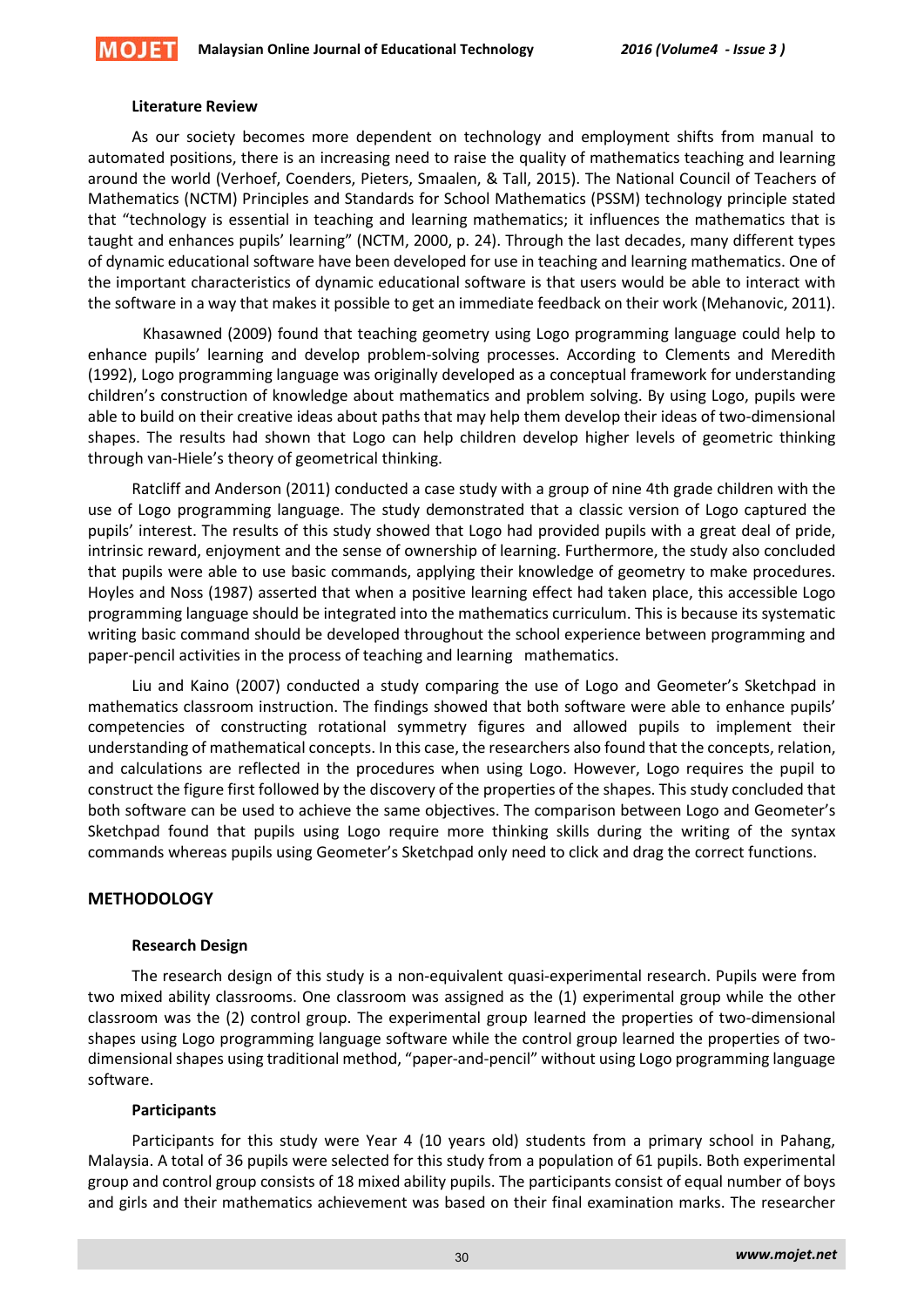taught both the groups for two weeks.

| Group        | <b>High</b> | Average | Total |  |
|--------------|-------------|---------|-------|--|
| Experimental | ч           |         | 18    |  |
| Control      | 13          |         | 18    |  |
| Total        |             | 14      | 36    |  |

#### **Instruments and Data Collection**

This study used two instruments for the purpose of data collection. The first instrument was the achievement tests containing the: (1) pre-test and (2) post-test. The second instrument was a survey questionnaire.

#### (a) Achievement test

The purpose of conducting the achievement tests is to identify pupils' understanding in learning the properties of two-dimensional shapes. At the beginning of the study, both experimental group and control group took a pre-test to test their understanding of geometric shapes. The pre-test and post-test consists of similar items. At the end of the treatment, both the experimental group and control group took a post-test to test their understanding on the properties of two-dimensional shapes. The Cronbach alpha value is .71 indicating that the reliability of the achievement test is appropriate.

## (b) Survey Questionnaire

The survey questionnaire was used in this study to elicit pupils' perception on using Logo in the learning of two-dimensional shapes. This questionnaire consists of 10 dichotomous items. At the end of the treatment, pupils in the experimental group completed the questionnaire.

#### **Procedures**

This study used the instructional activities that integrates the Logo programming language software to help pupils' learning on the properties of the two-dimensional shapes. The experimental group pupils were exposed to the construction of the two-dimensional shapes by writing the basic commands in Logo. Therefore, pupils must be able to write the Logo commands so that the turtle moves.

#### **Data Analysis**

The Statistical Packages for the Social Sciences (SPSS) software version 18 was used to analyze the data of this study. For the first research question, independent *t*-test was used to analyze the significant difference in student achievement between the experimental group and control group on the properties of two-dimensional shapes. Descriptive statistics were used to analyze pupils' perception of using Logo in learning the properties of two-dimensional shapes.

# **RESULTS**

# *Research question 1: What is the effect of using Logo on pupils' understanding on the properties twodimensional shapes between the experimental and control group?*

To answer the first research question, an independent samples *t*-test was conducted to determine whether the mean score of the pre-test differed between the control and experimental group. Review of the Shapiro-Wilk test of normality (*S-W* = .96, *df* = 36, *p* = .19) and skewness (-.61) and kurtosis (-.17) indicated that normality assumption was reasonably met.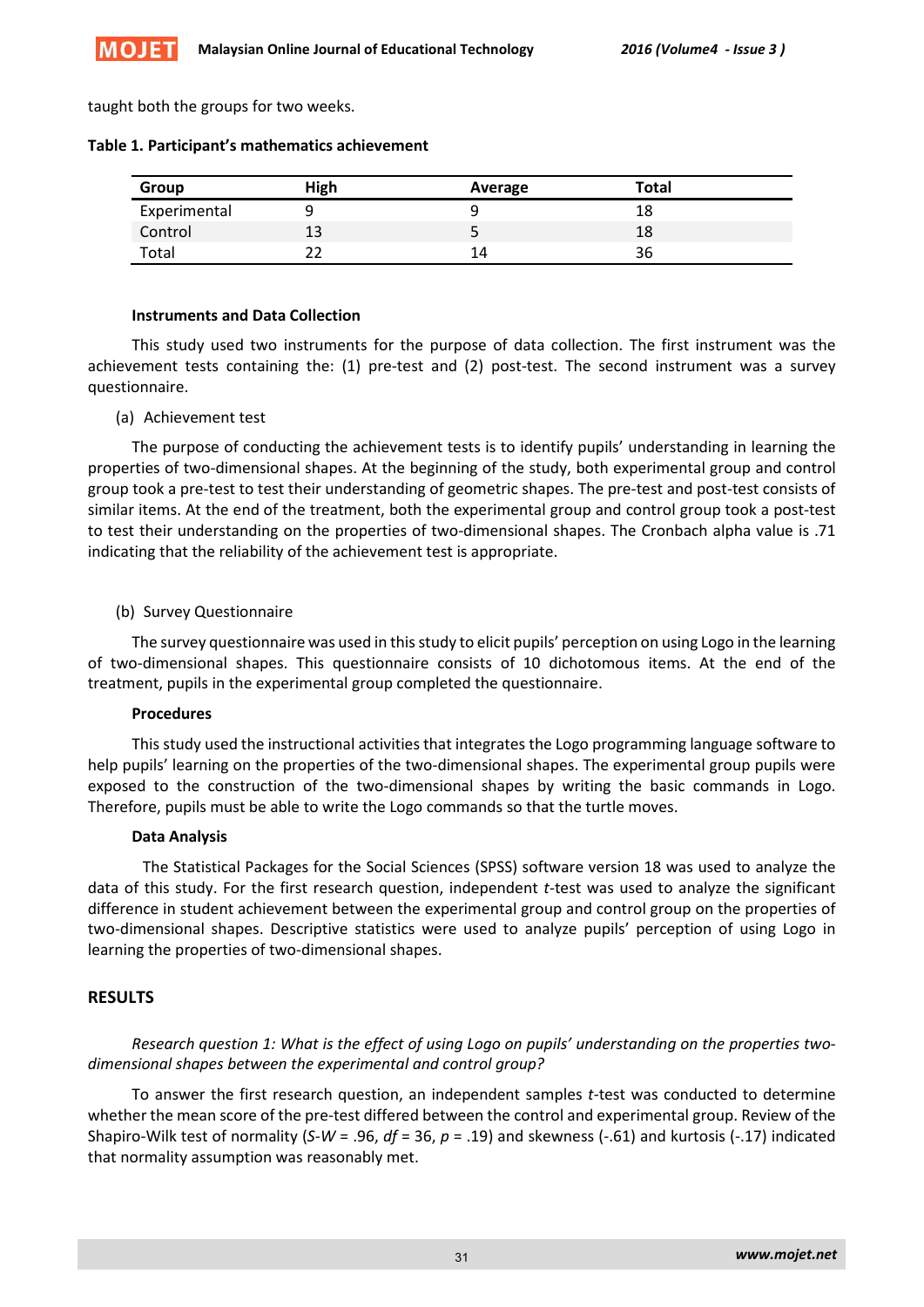

| <b>Pre-test</b>          |       |      |         |                |
|--------------------------|-------|------|---------|----------------|
| Group                    | Mean  | SD   | t-value | Sig (2 tailed) |
| Experimental<br>$(n=18)$ | 54.28 | 5.42 |         | 0.09           |
| Control<br>$(n=18)$      | 57.17 | 4.66 | $-1.72$ |                |

#### **Table 2. Results of the independent** *t***-test on the pre-test of both groups**

*t*-value significant at *p* < 0.05

Table 2 shows that experimental group obtained a lower mean score (*M* = 54.28, *SD*=5.42) but larger data spread when compared with the control group (*M* = 57.17, *SD*=4.66). The independent *t-*test indicated that the pre-test mean scores were not statistically significant for the control and experimental group, *t*(34) = -1.72, *p* = .09. Thus the null hypothesis that the pre-test mean scores were the same cannot be rejected. The results showed that pupils in experimental group and control group having similar achievement in twodimensional shapes before the treatment was conducted.

## **Table 3. Results of the independent** *t***-test on the post test of both groups**

| Post-test                |       |      |         |                |
|--------------------------|-------|------|---------|----------------|
| Group                    | Mean  | SD   | t-value | Sig (2 tailed) |
| Experimental<br>$(n=18)$ | 73.28 | 5.92 |         | $0.00*$        |
| Control<br>$(n=18)$      | 60.06 | 6.23 | 6.23    |                |

*t*-value significant at *p* < 0.05

The independent samples *t*-test determined whether the post test mean score differed between control and experimental groups. The Shapiro-Wilk test of normality (*S-W* = .98, *df* = 36, *p* = .78) and skewness (-.31) and kurtosis (.35) indicated that normality assumptions were adequately met. Table 3 shows that the experimental group had a higher mean score (*M* = 73.28, *SD* = 5.92) and smaller data spread than the control (*M* = 60.06, *SD* = 6.23). The independent *t-*test found statistically significant difference in post-test mean scores between the control and experimental group, *t*(34) = 6.23, *p* < .05). Thus the null hypothesis that the post-test mean scores were not different can be rejected; pupils in the experimental group performed better than the control group. This suggests that Logo had a positive effect on learning two- dimensional shapes for the experimental group. Using Cohen's (1988) criteria, the effect size (2.17) is large since the difference between means exceeds one standard deviation.

*Research question 2:What are the perceptions of pupils towards the use of Logo in learning the properties of two-dimensional shapes?*

Frequency table and bar chart were used to answer second research question.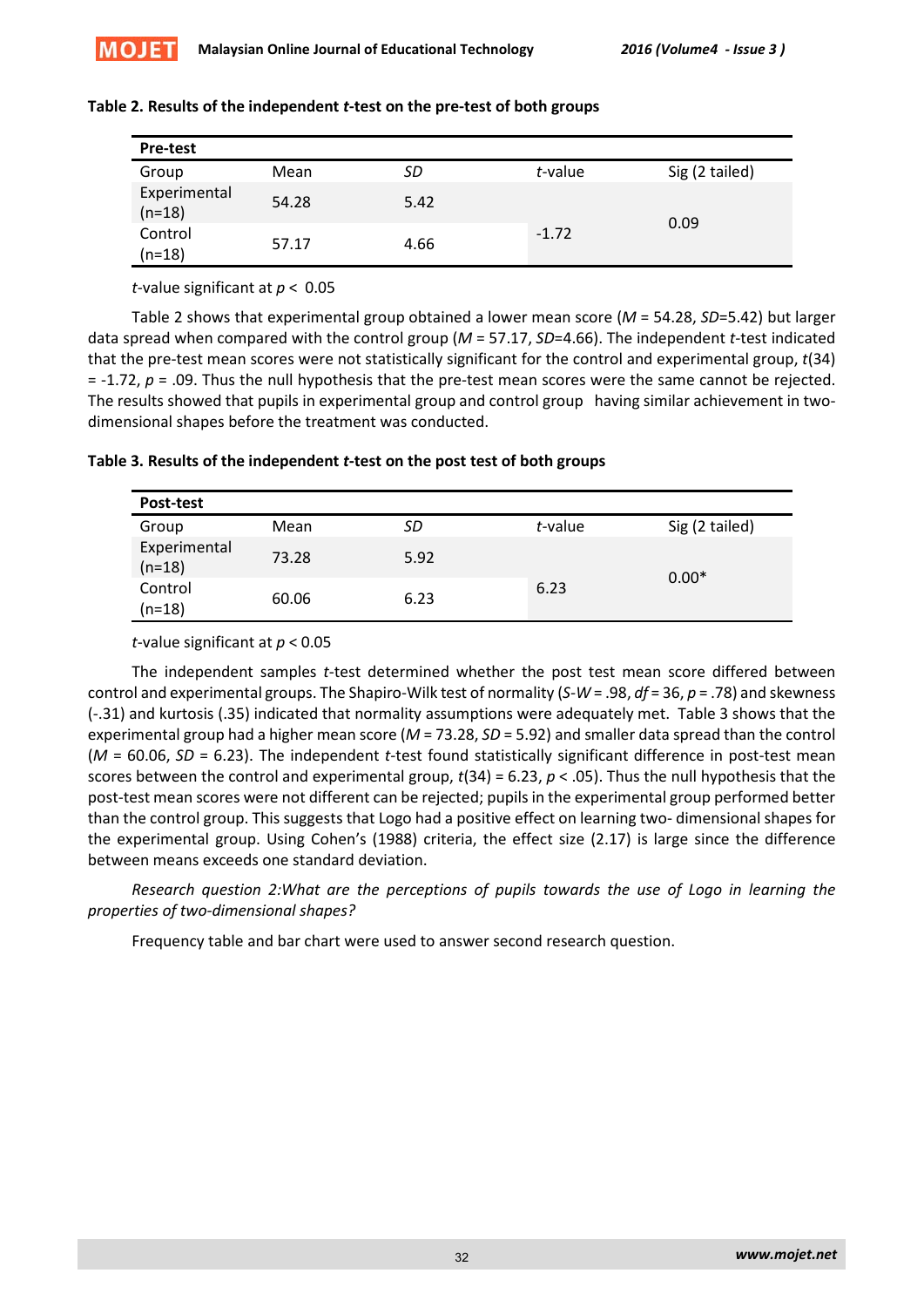

#### **Table 4. Student perceptions of Logo**

|     |                                                                               | Υ               | N               |
|-----|-------------------------------------------------------------------------------|-----------------|-----------------|
| 1.  | I was so happy when using Logo.                                               | 16<br>(88.9%)   | 2<br>(11.1%)    |
| 2.  | I was able to understand the properties of 2D shapes using Logo.              | 16<br>(88.9%)   | 2<br>(11.1%)    |
| 3.  | I was able to think creatively when constructing the 2D shapes<br>using Logo. | 13<br>(72.2%)   | 5<br>(27.8%)    |
| 4.  | I was able to visualize the image when writing the commands<br>using Logo.    | 15<br>(83.3%)   | 3<br>(16.7%)    |
| 5.  | I could share my ideas with friends in a group discussion when<br>using Logo. | 14<br>(77.8%)   | 4<br>(22.2%)    |
| 6.  | I wanted to learn Logo more than other subjects.                              | 15<br>(83.3%)   | 3<br>(16.7%)    |
| 7.  | I was confident in learning the properties of 2D shapes using<br>Logo.        | 14<br>(77.8%)   | 4<br>(22.2%)    |
| 8.  | I could learn independently when doing construction using Logo.               | 10<br>(55.6%)   | 8<br>(44.4%)    |
| 9.  | I found it takes a longer time to construct 2D shapes using Logo.             | 5<br>(27.8%)    | 13<br>(72.2%)   |
| 10. | I was excited to explore other mathematical concepts using Logo.              | 9<br>$(50.0\%)$ | 9<br>$(50.0\%)$ |

The result from Table 4 showed that generally pupils from the experimental group gave positive feedback toward the use of Logo. Majority of pupils (88.9%) showed that they were very happy when using Logo and were also able to understand the properties of 2D shapes using Logo. About 72.2% of pupils agreed that they were able to think creatively when constructing the 2D shapes using Logo. In addition, 77.8% of pupils were able to share their ideas with friends in a group discussion when using Logo while 88.3% of pupils wanted to learn Logo more than other subjects. They were also confident in learning the properties of 2D shapes using Logo. About 50% of pupils were excited to explore other mathematical concepts using Logo. However, some pupils reported that it took a longer time to construct the 2D shapes when using Logo.

#### **DISCUSSION**

From the results, the pupils in the experimental group showed improved achievement in learning the properties of 2D shapes using Logo. Several explanations can be discussed in this study. One of the use of instructional activities was conducted based on van Hiele Theory. During the activities conducted, the participants named the figures and recognized all the shapes given. Next, they need to think how to write commands to make the turtle move or turn. Then, pupils observed the properties of 2D shapes in Guided Orientation. During the stage of Explication, pupils were given opportunity to present their ideas about the properties of 2D shapes in front of the class. Pupils also gave feedback to their friends and discussed alternative ways to make the turtle move quickly. In the Free Orientation stage, pupils constructed any models involving the properties of 2D shapes. Finally, they had to summarize the properties of all 2D shapes in the stage of Integration. In a nutshell, after undergoing treatment the experimental group students showed confidence in using Logo and were able to perform better in the post-test. This result also indicated the effectiveness of Logo for enhancingpupils' understanding in learning the properties of 2D shapes.

Results from the questionnaire suggest the conclusion that pupils' perception toward the use of Logo in learning the properties of two-dimensional shapes was positive. The result indicated that pupils enjoyed using Logo to construct 2D shapes and gained better understanding about their properties. Besides that, children can use Logo as a design environment for teaching others mathematical concepts (Stagerz, 1997).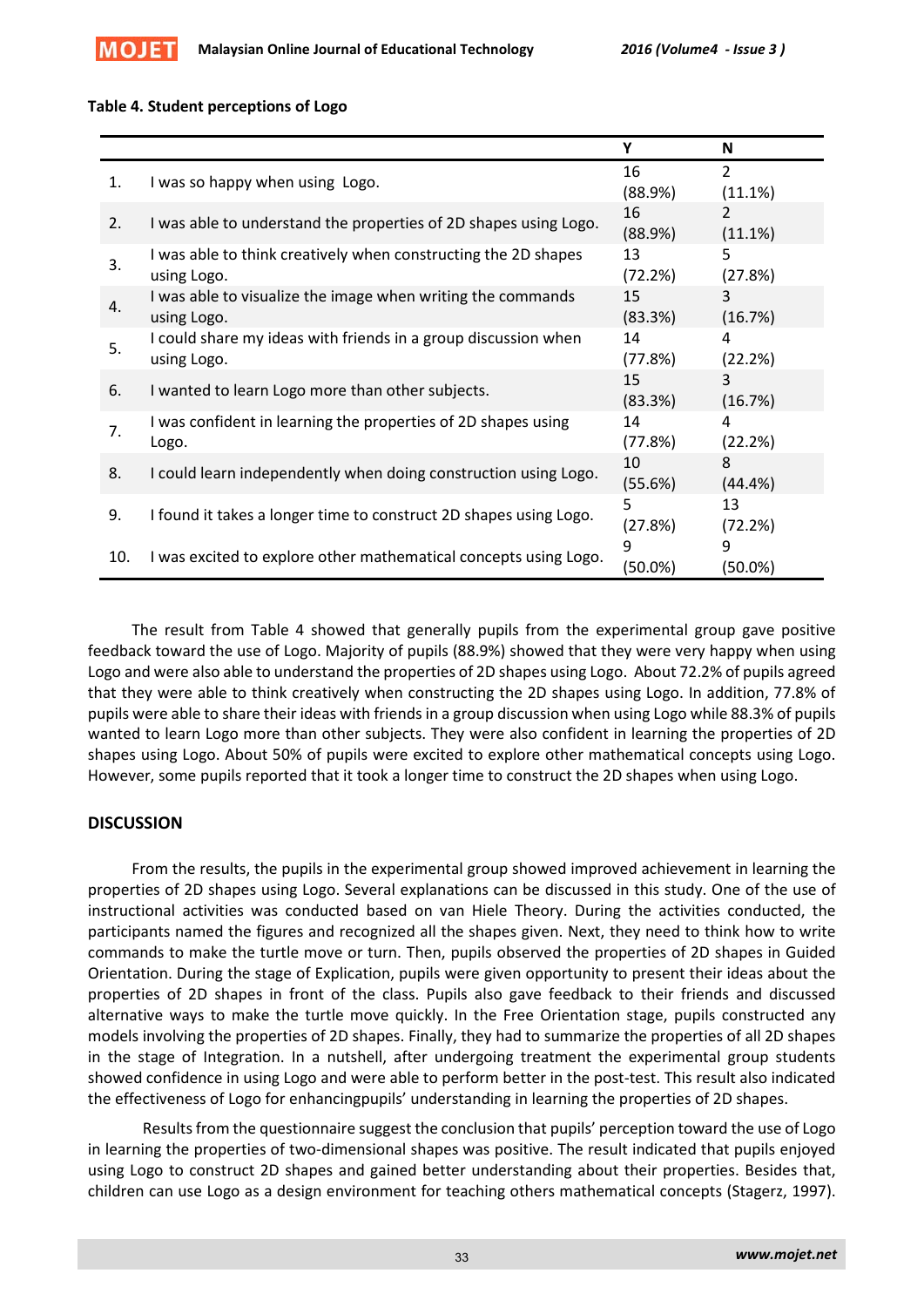

Some pupils claimed they would like to explore other mathematical concepts using Logo. This result had clearly shown that pupils would like to challenge themselves when using Logo to construct geometric figures. However, due to the short period in learning new innovation like Logo, pupils took a longer time to think and write down the commands. When they understand the properties of 2D shape, they would be able to write the commands quickly and construct a proper 2D shape.

## **CONCLUSION**

From the results and discussion, it could be concluded that the effectiveness of using Logo could enhance pupils' understanding of 2D shape properties. Using Logo improves pupils' perception in learning the properties of 2D shapes. According to Liu and Cummings (2001), when children are required to provide instructions to the Logo turtle to draw the figure, they must think about how to identify and execute the sequence of small steps necessary to solve the larger problem. Logo requires pupils to think creatively and promotes higher order thinking skills (NCTM, 2000) in order to help them interact with their partner in a group discussion and explain the reasoning of mathematical ideas with positive learning attitude.

The findings of this study have brought some implications for teachers and pupils as well. Teachers could explore innovative technology to teach mathematics concepts in the classroom. When teachers master the Logo programming language, they could guide pupils to think creatively to visualize the mathematical concepts in an alternative way. Besides that, teachers could save time in preparing the teaching aids. Teacher could use Logo as a teaching tool to create a meaningful lesson for pupils and also design instructional activities using Logo to increase pupils' interest in learning mathematical concepts. In other words, the pupils who are the future leaders are ready to integrate technology in their education if they find that the software is beneficial for them and it has the potential to enhance their knowledge and skill as well (Rajagopal, Ismail, Ali, & Sulaiman, 2015). Logo could be an effective tool to help pupils learn independently by exploring, analyzing and creating mathematical ideas. However, pupils should be given more time to experience learning mathematics with the use of Logo.

It is recommended that more study on integrating Logo turtle into primary school especially in Malaysia should be carried out in future. It should provide encouragement and support primary teachers who had negative perception toward the use of Logo in school as it is necessary and important to explore a new innovation like Logo to improve primary school mathematics teaching and learning. Logo could give primary school teachers opportunity to observe how pupils integrate mathematical exploration with ICT tools; students may learn and develop new strategies to enhance geometric thinking with the use of Logo.

# **REFERENCES**

- Al-Bataineh, A., & Brooks, L. (2014). Advantages and disadvantages of Instructional Technology in the Community college classroom. *Taylor & Francis*. Retrieved from http://faculty.education.illinois.edu/abenson/472cc/w4articles/al\_bataineh.pdf
- Chew, C. M., & Noraini Idris. (2012). Enhancing students' geometric thinking and achievement in Solid Geometry. *Journal of Mathematics Education, 5*(1)*,* 15-33.
- Chew, C., & Lim, C. (2013). Enhancing primary pupils' geometric thinking through phase-based instruction using the Geometer's Sketchpad. *Asia Pacific Journal of Educators and Education*, 28,33-51.
- Clements, D. H., & Meredith, J. S. (1992). Research on Logo: Effects and efficacy. *National Science Foundation*. Retrieved from http://el.media.mit.edu/logo-foundation/resources/papers/pdf/research\_logo.pdf
- Clements, D., & Battista, M. (1992). Geometry and spatial reasoning. *Handbook of research on mathematics teaching and learning* (pp. 420-464)……………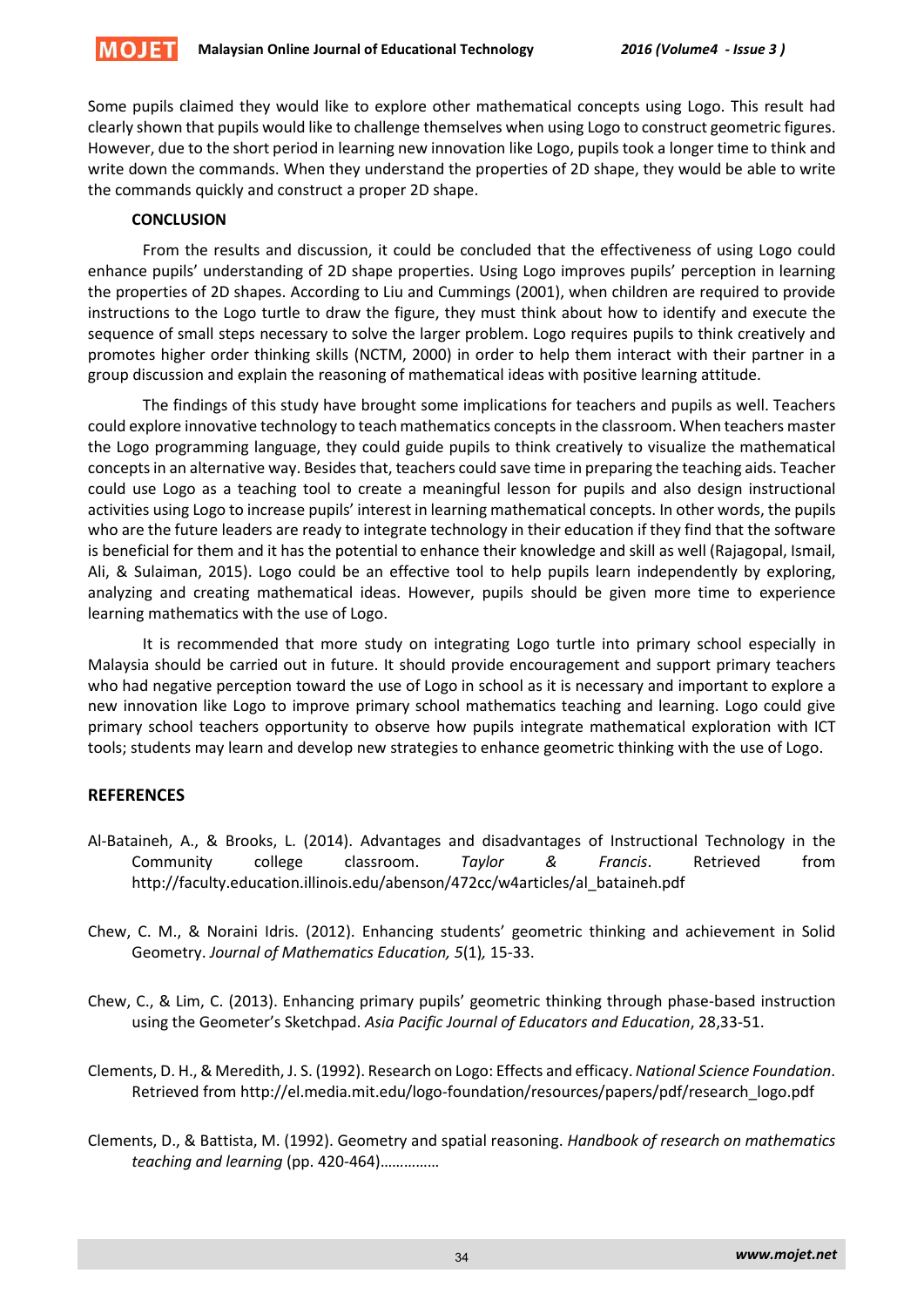

- Clements, D. H.,& Battista, M. T. (1992). Geometry and spatial reasoning. In D. A. Grouws (Ed.), *Handbook of research on mathematics and learning*. New York, NY: Macmillan.
- Cohen, J. (1988). *Statistical power analysis for the behavioral sciences* (2nd ed.). Hillsdale, NJ: Lawrence Earlbaum Associates.

Education, M. o. (2013). Huraian Sukatan Pelajaran Malaysia KSSR Tahun 4. *(Draft)*.

- Executive Summary Malaysia Education Blueprint 2013-2025. (2013). Retrieved from http://planipolis.iiep.unesco.org/upload/Malaysia/Malaysia\_Blueprint\_summary.pdf
- Hoyles, C., & Noss, R. (1985). Synthesizing mathematical conceptions and their formalization through the construction of a Logo-based school mathematics curriculum. *International Journal of Mathematical Education in Science and Technology, 18*(4)*,* 581-595. Retrieved from http://ezproxy.um.edu.my:2077/doi/pdf/10.1080/0020739870180411
- Khasawned, A. A. (2009). Assessing Logo Programming among Jordanian seventh grade students through turtle geometry. *International Journal of Mathematics Education in Science and Technology, 40*(5)*,* 619-639. Retrieved from http://ezproxy.um.edu.my:2077/doi/pdf/10.1080/00207390902912845
- Leping Liu, & Rhoda Cummings. (2008). Logo and geometric thinking: Concrete-abstract thinking and abstract-concrete thinking. *Computers in the Schols*. Retrieved from http://www.tandfonline.com/action/journalInformation?journalCode=wcis20
- Liu, L., & Cummings, R. (1997). Logo and geometric thinking. *Computers in the Schools, 14*(1-2)*,* 95-110. Retrieved from http://ezproxy.um.edu.my:2077/doi/pdf/10.1300/J025v14n01\_07
- Liu, L., & Cummings, R. (2001). A Learning Model That Stimulates Geometric Thinking Through Use of PC Logo and Geometer's Sketchpad. *Computers in the Schools, 17*(1-2), 85-104. Retrieved from http://ezproxy.um.edu.my:2077/doi/pdf/10.1300/J025v17n01\_08
- Liu, Y., & Kaino, L. M. (2007). Geometer's Sketchpad and MSW Logo in Mathematics classroom instruction: A comparative analysis. *Journal of Interdisciplinary Mathematics, 10*(5), 715-716. doi:10.1080/09720502.2007.10700527
- Mehanovic, S. (2011). Students' and teachers' work with integrals in GeoGebra based environments. *Linkoping Studies in Science and Technology*. Retrieved from http://liu.divaportal.org/smash/get/diva2:421408/FULLTEXT01.pdf

Ministry of Education. (2000). Third International Mathematics and Science Study – Repeat. (TIMSS – R).

- National Council of Teachers of Mathematics. (2000). *NCTM Standards, Principles and Standards for School Mathematics.* Reston, VA: Author.
- Noeth, R. J., & Volkov, B. B. (2004). Evaluating the Effectiveness of Technology in Our Schools Act Policy Report. Retrieved from https://www.act.org/research/policymakers/pdf/school\_tech.pdf
- Noraini Idris. (2006, December). Exploring the Effects of TI-84 Plus On Achievement and anxiety in Mathematics. *Eurasia Journal of Mathematics, Science and Technology Education, 2*(3).